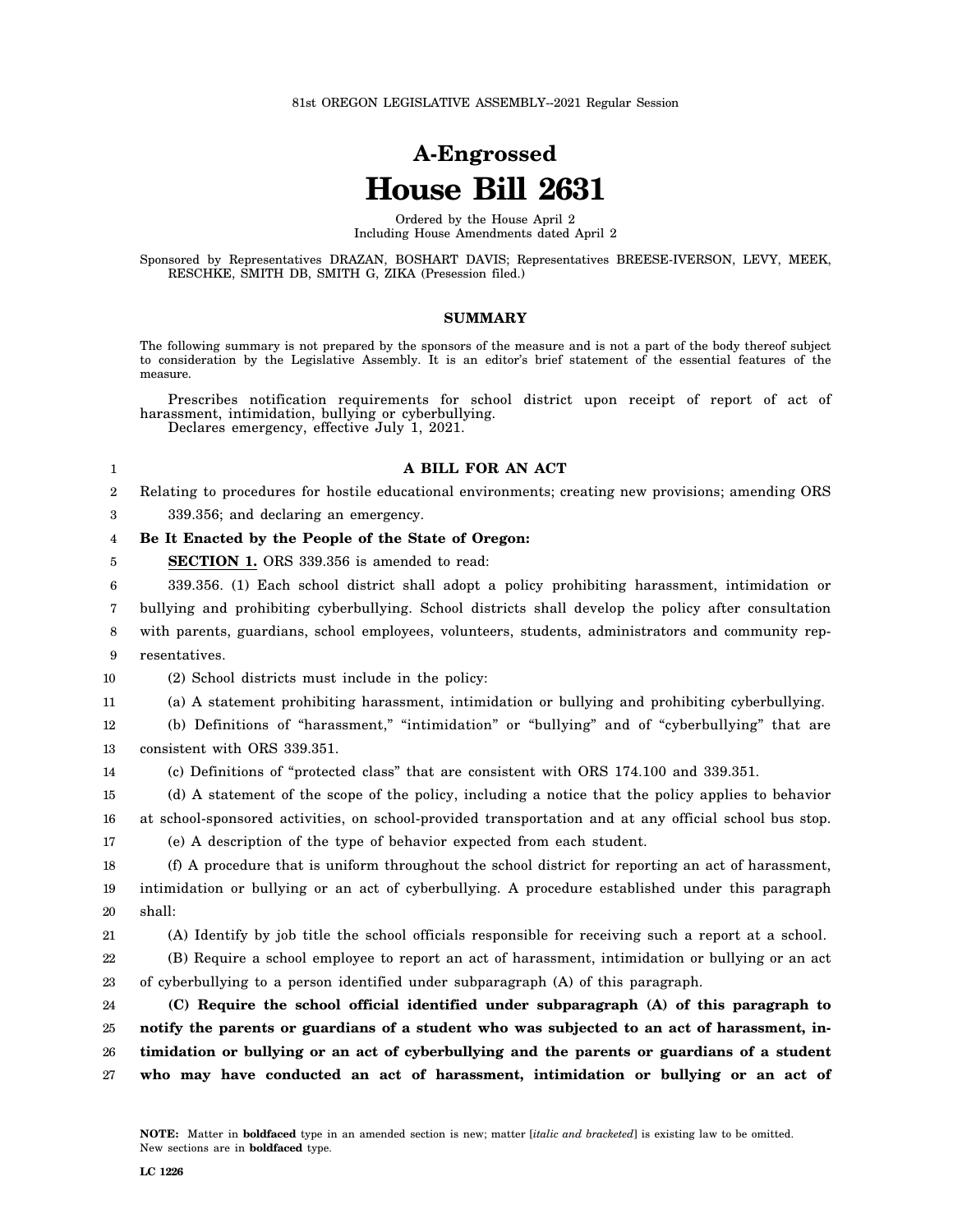#### A-Eng. HB 2631

1 **cyberbullying. Notification must occur with involvement and consideration of the needs and**

2 **concerns of the student who was subjected to an act of harassment, intimidation or bullying**

3 **or an act of cyberbullying. For the purposes of this subparagraph:**

4 5 6 **(i) Notification is not required under this subparagraph if the school official reasonably believes notification could endanger the student who was subjected to an act of harassment, intimidation or bullying or an act of cyberbullying or if all of the following occur:**

7 8 9 **(I) The student who was subjected to an act of harassment, intimidation or bullying or an act of cyberbullying requests that notification not be provided to the student's parents or guardians;**

10 11 12 **(II) The school official determines that notification is not in the best interest of the student who was subjected to an act of harassment, intimidation or bullying or an act of cyberbullying; and**

13 14 15 **(III) The school official informs the student that federal law may require the student's parents or guardians to have access to the student's education record, including any requests made as provided by this sub-subparagraph.**

16 17 18 **(ii) If the school official does not make the determination described in sub-subparagraph (i)(II) of this subparagraph, the school official must inform the student of that determination prior to providing notification.**

19 **(iii) When notification is provided under this subparagraph, the notification must occur:**

20 **(I) Within a reasonable period of time; or**

21 **(II) Promptly, for acts that caused physical harm to the student.**

22 23 [*(C)*] **(D)** Identify any remedial action that may be imposed on a school employee for failure to make a report as required by subparagraph (B) of this paragraph.

24 25 26 27 [*(D)*] **(E)** Allow a student or volunteer to report an act of harassment, intimidation or bullying or an act of cyberbullying voluntarily and anonymously to a person identified under subparagraph (A) of this paragraph. Nothing in this subparagraph may be construed to permit remedial action solely on the basis of an anonymous report.

28 29 30 31 (g) A procedure that is uniform throughout the school district for prompt investigation of a report of an act of harassment, intimidation or bullying or an act of cyberbullying. A procedure established under this paragraph shall identify by job title the school officials responsible for investigating such a report.

32 33 34 (h) A procedure by which a person may request a school district to review the actions of a school in responding to a report of an act of harassment, intimidation or bullying or an act of cyberbullying or investigating such a report.

35 36 37 (i) A statement of the manner in which a school and a school district will respond after an act of harassment, intimidation or bullying or an act of cyberbullying is reported, investigated and**, if applicable,** confirmed.

38 39 (j) A statement of the consequences and appropriate remedial action for a person found to have committed an act of harassment, intimidation or bullying or an act of cyberbullying.

40 41 42 (k) A statement prohibiting reprisal or retaliation against any person who reports an act of harassment, intimidation or bullying or an act of cyberbullying and stating the consequences and appropriate remedial action for a person who engages in such reprisal or retaliation.

43 44 45 (L) A statement of the consequences and appropriate remedial action for a person found to have falsely accused another of having committed an act of harassment, intimidation or bullying or an act of cyberbullying as a means of reprisal or retaliation, as a means of harassment, intimidation